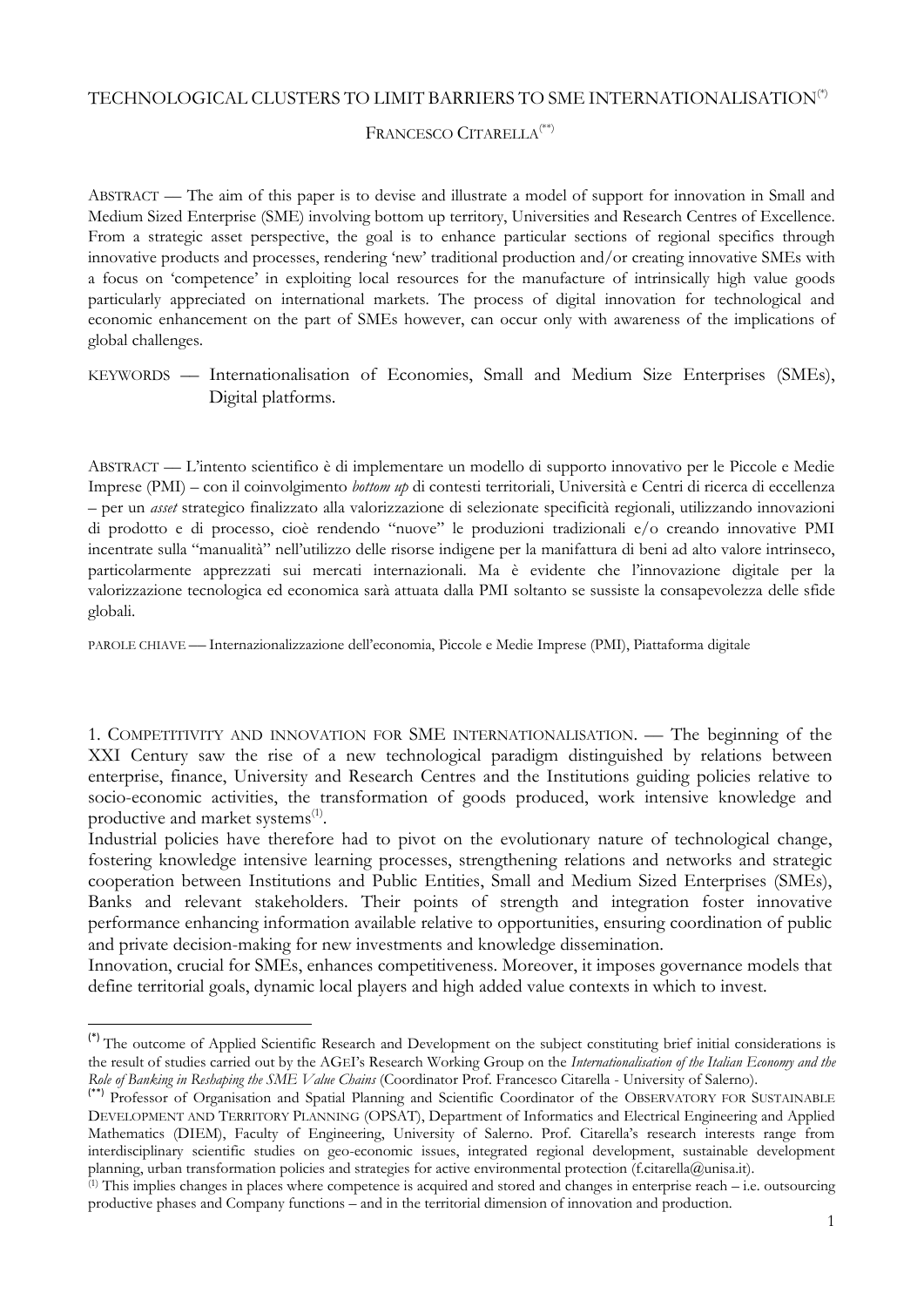Internationalisation involves identifying suitable foreign markets – adapting offers to changed demand – putting in place risk analyses on evolving trends in target markets and project design by SMEs based on the sustainable use of local specifics targeting a strategic knowledge-structured vision. For project sustainability, specialist skills and competence are fundamental to ascertain key factors for competitiveness, potential foreign trade partners and financiers not to mention legal and fiscal support for SMEs.

2. THE EUROPEAN UNION (EU) AND ITALIAN STRATEGIC VISION OF SME INNOVATION. –– The EU has placed Innovation and the Knowledge Economy at the core of the Lisbon Strategy and the 'Europe 2020 Strategy's<sup>'(2)</sup> three pillars: intelligent growth, inclusive growth and sustainable growth in a perspective of planned or contemplated credit facilitations for SMEs<sup>(3)</sup>.

To encourage research and technological knowhow transfer, particularly in late developing Regions, the European Commission, through its I4MS (*ICT Innovation for Manufacturing SMEs Programme*) promotes Regional Digital Manufacturing Innovation Hubs, for acquiring skills, access to innovation networks and financial support with SMEs urged to devise measures for governing digital transformations. A series of local points of access to guide SMEs towards digital transformation and the Industry 4.0 (I4.0) Plan, considered the 'Fourth Industrial Revolution', is underway. The process involves the use of data and information, Computer Technology and Data Analysis of new material, components and digital-connected systems (Internet of Things and Machines). Italy in particular, supports innovative Companies through the Legislative Decree 24 January 2015, no. 3, converted by the Law 24 March 2015, no. 33, «*Urgent Measures for the Banking System and Investments*», known as the 'Investment Compact'. A quota of funding allocated for innovative startups is also addressed to innovative SMEs<sup>(4)</sup>. Furthermore, in line with Community Directives, the Italian Industry Plan 4.0 entails support for investments, digitised productive processes, enhancement of worker productivity and education and training for new product development and processes<sup>(5)</sup>. The measures based on three basic guidelines: operate in a logic of technological neutrality; intervening at horizontal level and acting on enabling factors.

The I4.0 Plan includes nine enabling technologies (*Advanced Manufacturing solutions*; *Additive Manufacturing*; *Augmented Reality*; *Simulation*; *Horizontal Integration, Vertical Integration*; *Industrial Internet*; Cloud; Cyber Security; Big Data Analytics)<sup>(6)</sup> and a crucial role for Digital Innovation Hubs (DIHs) and Competence Centers (CCs) (Fig. 1).

**.** 

<sup>(2)</sup> To reach set goals and to promote innovation, the European Community Institutions have approved various Programmes, including seven broad-ranging flagship initiatives.

<sup>(3)</sup> Additional Programmes governed by Community Institutions and by National States in the context of the European Regional Development Fund include the European Social Fund, the European Agricultural Fund for Rural Development and Fisheries Fund and European Investment Bank (EIB) Funds for Innovation. In support of innovation for the Initiative i2i - *Italians to Italians*, the EIB has allocated 50 billion Euro for 2010-2020. It is also responsible for three additional Initiatives: SME Risk Capital, Funding allocated for the Competitiveness and Innovation Framework Programme (CIP) and Risk Sharing Finance Facilities (RSFF).

<sup>(4)</sup> From approval of the Legislative Decree to date, gauging the impact of the measures accurately is not yet viable. However, notable progress within the national eco-system of innovation has enabled competition at international scale and the launch of the SME modernisation process.

<sup>(5)</sup> For details http://www.governo.it/approfondimento/il-piano-nazionale-industria-40-2017-2020/6711

<sup>(6)</sup> *Advanced Manufacturing Solutions* for more efficient and productive processes entail the integration of robots; *Additive Manufacturing* produces 3D objects, from a 3D digital model; *Simulation* models and optimises productive processes; *Augmented Reality* accentuates and enriches sensorial perception through information and/or 3D reconstructions in support of productive processes; *Horizontal Integration* expands Company activity to products, processes and knowhow linked to the technological productive chain; *Vertical Integration* enables the manufacturing or assembling Company to integrate 'intermediate phases' for the end product; *Industrial Internet* uses, on a wide scale, interconnected machines and devices by means of smart analytical systems; *Cloud*, a paradigm of ICT resource delivery available on demand, enables data archiving, data processing and data transmission; *Cyber Security* involves protection measures to reduce threat-provoked damage; *Big Data Analytics* collects and processes huge volumes of data to extract information and predict trends.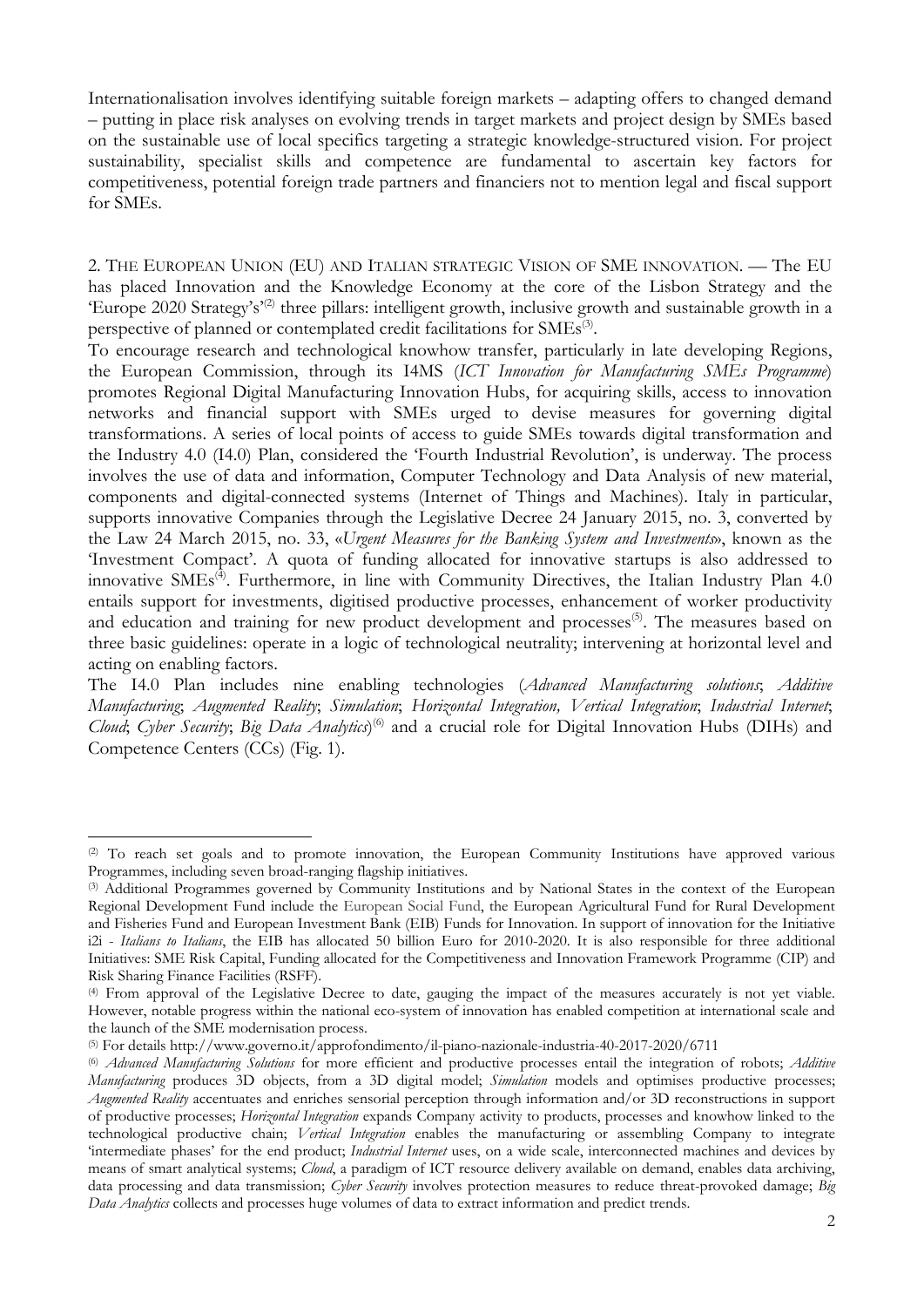DIHs prevalently represented by Confindustria<sup>(7)</sup> are technological clusters providing innovative support to enterprises. Acting as a '*Bridge between firms, Companies and finance*', they involve territories, Universities and Research Centres of Excellence.

The DIH mission is to raise awareness of the opportunities of I4.0, support innovative investment planning and offer guidance relative to CCs, facilitate access to private and public sector funding, mentoring, training and interaction with European DIHs.

CCs which include startups, SMEs and large firms<sup>(8)</sup>, involve Universities and Research Centres of Excellence and private sector enterprises via Public and Private Partnership. They promote and support applied research, technological transfer and Hi Tech training.

#### Fig. 1 *–* Interrelations between DIHs and CCs.



Source: See Ministero dello Sviluppo Economico<sup>(9)</sup>.

1

2.1 *The limits of DIHs for territorial enhancement.* –– Findings from our technico-scientific analysis show that DIHs are limited by constraints, in particular regarding territory enhancement both as concerns technological innovation and socio-economic aspects. Furthermore, a lack of synergies with Credit Institutions is highlighted albeit envisaged as an integral part of the organisational model and undervaluing their proactive role as agents of local development. Moreover, of the DIHs analysed, none offers consolidation services to support SMEs in the territory and/or their penetration onto international markets.

From a technological perspective, some DIHs promote the use of integrated platforms (DIH Piemonte for the plastic industry) and Open Innovation to support the management of innovation. Others focus on reviewing the processes of the Global Value Chain (Cicero Hub) and on the readiness of companies with respect to I4.0 (Digital Compass).

Mentoring, escorting and training services are provided in cooperation with CCs. As regards value added services, those in common concern design support services, technology investments and access to public and private financing initiatives.

<sup>(7)</sup> The idea for DIH originates from the *Digitising European Industry Programme*.

https://ec.europa.eu/digital-single-market/en/policies/digitising-european-industry

<sup>(8)</sup> The Government in the startup phase commissioned the *Politecnico* of Milan, Turin and Bari, Sant'Anna School of Advanced Studies, University of Bologna, University of Naples 'Federico II', Universities of Venice, and Conference of Rectors of Italian Universities (CRUI).

<sup>(9)</sup> See http://www.sviluppoeconomico.gov.it/images/stories/documenti/2017\_01\_16\_Industria\_40\_Italianorev.pdf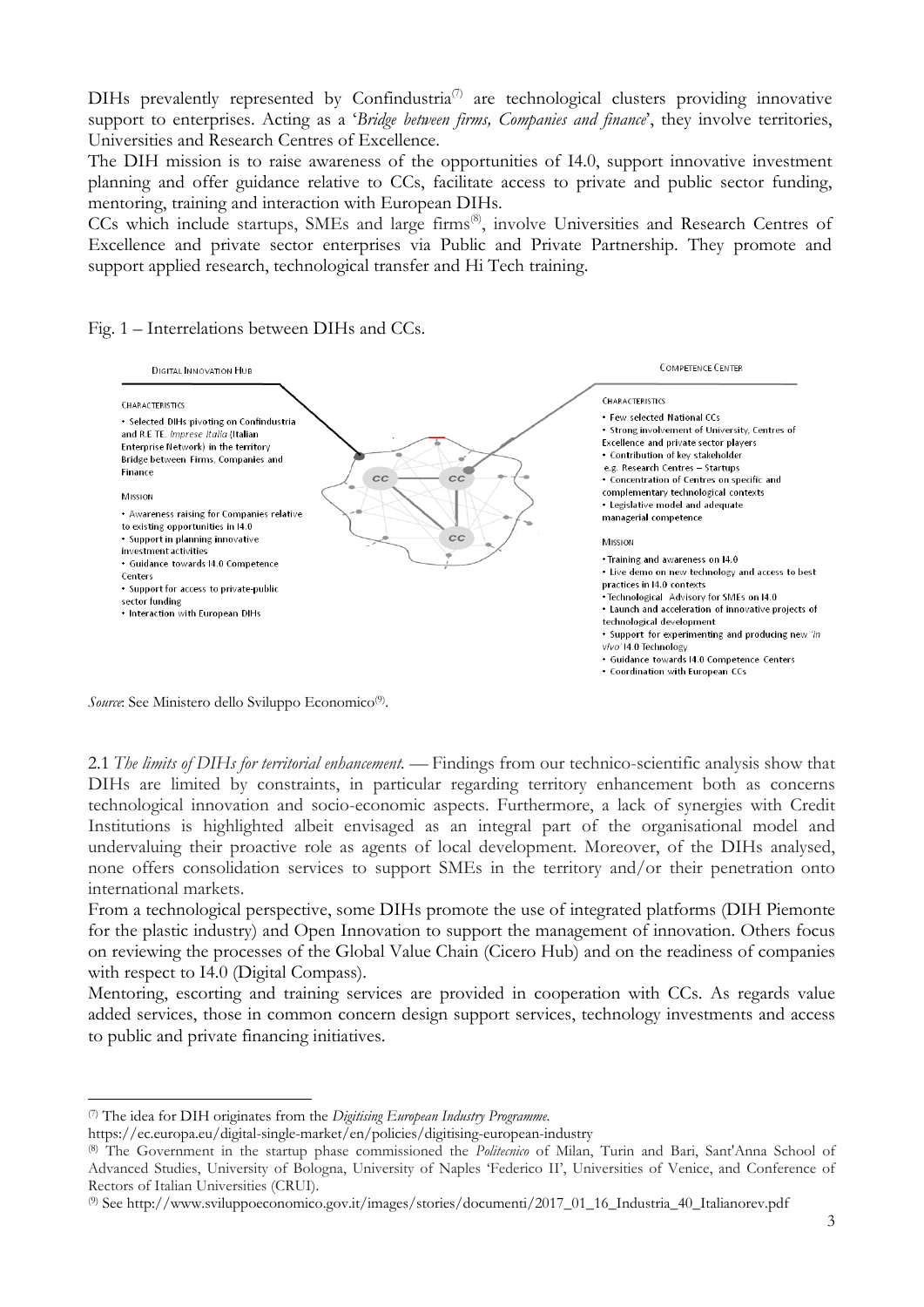Targeted support is crucial for planning investments, in using CCs, access to finance, defining the medium-long term corporate mentoring programme and for leadership and interaction with European DIHs. Clearly, digital innovation for technological and economic enhancement can be successful only if SMEs are aware of the global chllenges involved.

3. AN INNOVATIVE MODEL OF SUPPORT FOR SMES: DIHS FOR THE ENHANCEMENT OF LOCAL TERRITORY. –– Applied scientific research and development has paved the way for putting in place a strategic asset to enhance selected regional specificities and product/process innovation (making traditional products 'new' and/or creating innovative SMEs). The focus on 'artisan skills' targets the use of local resources for the manufacture of intrinsically high value goods, particularly appreciated at international scale.

Fig. 2 – DIHs for local territory enhancement .



Above all, DIHs should devise an organisational structure to select which stakeholders (Credit Institutions, Research and Technology Transfer Centres, Training Bodies, Industry Unions, Public Administration) to involve in Hub creation and a governance model to delineate long-medium-shortterm goals and strategic, tactical and operational guidelines. Hubs function as a useful support in defining modes of value creation and economic/corporate social responsibility models for stakeholders, in addition to SME Business Plans.

The local territory enhancement process built on three pillars has to include a model, methodology and one or several enabling technological platforms, for the pertinent areas of interest.

DIHs targeting territorial enhancement provide: technology supplies to assist production processes (advanced robotics and additive manufacturing); digital transformation of interaction processes upstream and downstream in the Global Value Chain; Material infrastructure (networks, internal business infrastructure) and intangible assets (external platforms, services enabling I4.0 applications); Cyber Security; Artificial Intelligence and Big Data; a combinations of Business and Location Analytics for Big Data territory analysis and to support stakeholder decision-making; Observatory on Key Enabling Technologies (KET).

Besides providing corporate assistance on access to regional, national and European funding, DIHs support the I4.0 Plan accessing the network of national and European CCs, promoting the acquisition, dissemination and use of the best technologies of corporate interest and identifying suitable digital transformation projects for corporate processes. Furthermore, DIHs contribute to the enhancement of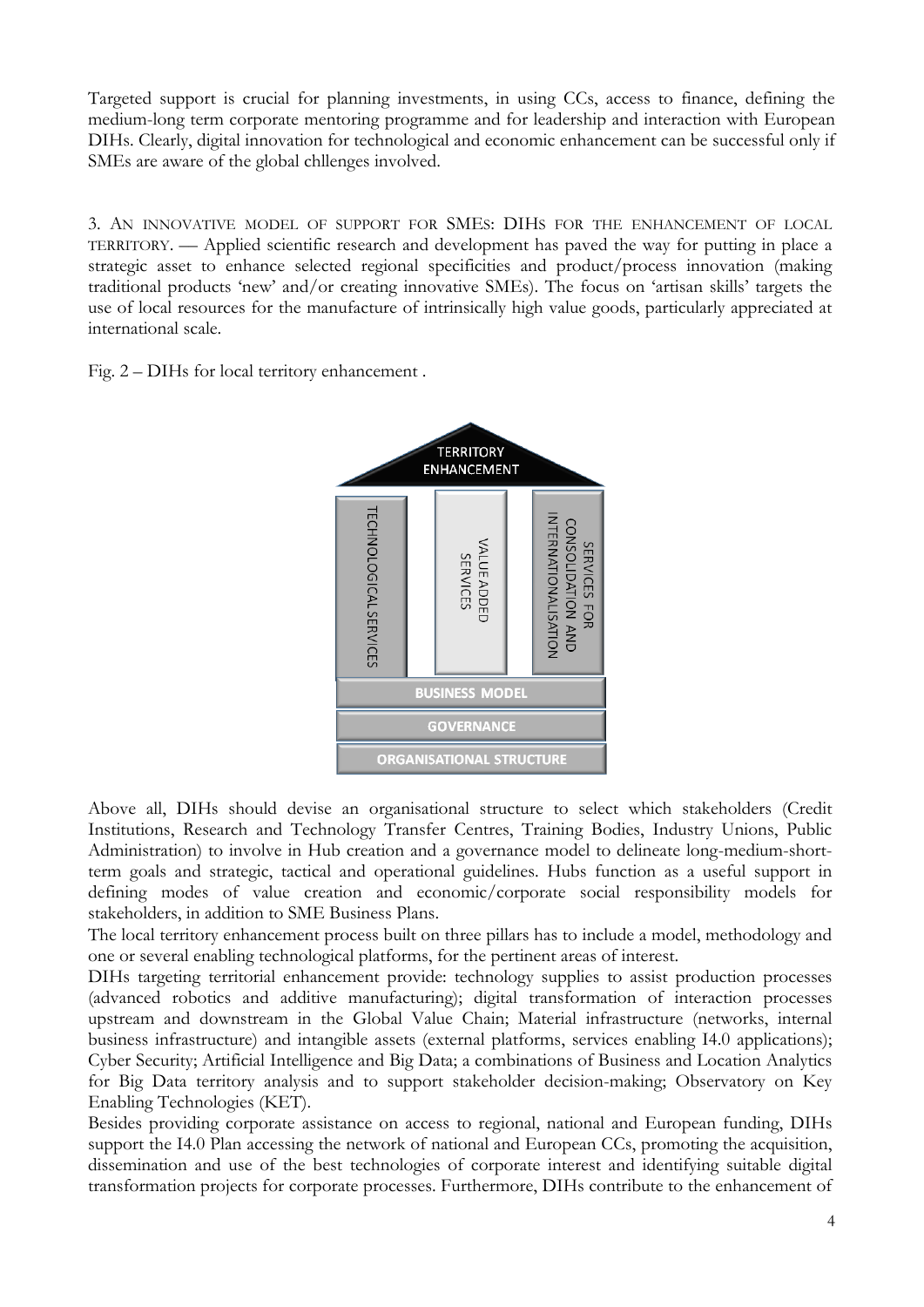existing products, support SMEs in corporate innovation, offer skills, knowledge and ideas from researchers, students, end users or other companies in the High Tech sector or provide services for the creation of new and/or diverse companies.

In particular, DIHs stress the role of Credit Institutions for the consolidation of SMEs or penetration onto international markets with support ranging from the initial phase of expansion project definition to providing competence on transactional services, world trade dynamics and SME needs (nonbanking professional services, research on counterparts and assessment, selecting banks for Trade Finance transactions or for the delivery of on-site banking services, business networks etc.). This is put in place through partnership agreements with major international Credit Institutions and primary local operators and with direct presence on international markets and subsidiaries in foreign countries. Credit Enhancement, short-term international Factoring and services for internationalisation are particularly important, via a structured network of institutional relations (such as ICE, SACE, SIMEST, the International Chamber of Commerce) and collaboration with a qualified group of professional providers.

4. THE TECHNOLOGICAL CLUSTER STRIDE (DEFINED INTEGRATED TERRITORY SYSTEM)<sup>(10)</sup>. — Several studies have highlighted the importance of proximity, which depends on cognitive and social space (Boschma, 2005, Capello, 2009; Citarella, 2012) and spatial conditions, in the link between knowledge creation and use-enabling territorial areas to activate connections, diversify use and potential knowledge spillover functions<sup>(11)</sup>.

Local territorial production factors are equally important (financial capital, information, consolidated technologies). Tacit knowledge however – continuously created, exchanged and applied to the local production system – creates strategic business ideas in the real market (Camagni and Capello, 2009; 2013). Interdisciplinary scientific research is also essential in devising SME innovation models, structured on local specificities.

An endogenous Government and Credit Institutions supported innovation model within scientific/technological networks is one of creative application, implying cross fertilisation of ideas and knowledge, designed for innovative technical territorial problem solving (Foray, 2009).

Theoretical and technico-scientific considerations foster our intent to design a technological platform for developing and testing an SME innovative support tool by integrating DIH architecture with a governance model to define strategic, tactical and operational guidelines and a business model for stakeholder value creation and management. By applying the specific technical and scientific skills of territorial contexts, Universities and Research Centres of Excellence, knowledge of the Credit Institutes, acquired also in international areas and with the advanced technologies for SME development available, innovative growth scenarios and decision-making processes can be simulated.

STRIDE a catalyst for stakeholders, is an open and modular platform, structured with Geographical Information System (GIS), Analytics and one or several decision support system(s) (Decision Support System - DSS), augmenting decision-making efficacy compared to traditional problem-solving research models (Fig. 3).

STRIDE will provide services for enhancing local specifics facilitating the use of technologies linked to productive processes; digital transformation of interactive dynamics in the Global Value Chain; digital solution infrastructure and Cyber Security measures; scenarios and performance delineated by Artificial Intelligence and Big Data and finally; Big Data Analytics to combine corporate/geographical analysis and decision-making process support.

1

<sup>10</sup> Interdisciplinary scholars and technical experts of the USART (University of Salerno Advanced Research Team) have long been engaged in a Feasibility Study, under the supervision of the Research Lead, Prof. Francesco Citarella (Scientific Coordinator of the OBSERVATORY FOR SUSTAINABLE DEVELOPMENT AND TERRITORY PLANNING - OPSAT), Department of Information and Electrical Engineering and Applied Mathematics (DIEM), Faculty of Engineering, University of Salerno and in conceiving and designing the architectural system of the Technological Cluster STRIDE.

<sup>11</sup> Spillovers of knowledge, already studied at length (Jaffe et al., 1993; Acs et al., 1994), support the generating of new knowledge processes and as part of R&D, are strategic in activating the process of innovation. Local SMEs have frequently benefited from knowledge spillovers from multinational companies.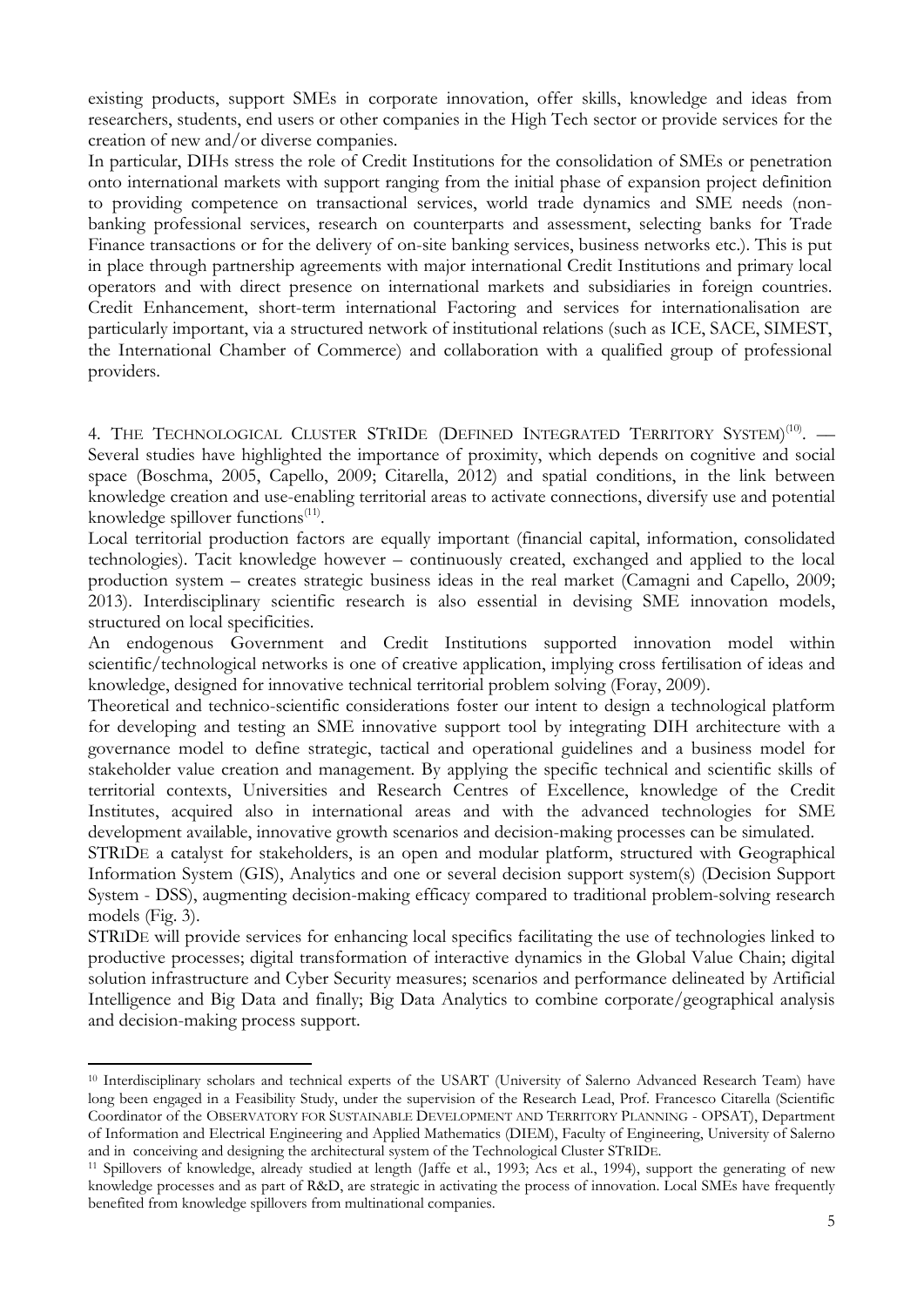# Fig. 3 – The Architecture of STRIDE



STRIDE's innovative virtue is its modularity and replicability. The model can be updated, perfected and adapted in line with strategies, tactics and indications sanctioned by relevant governance and business model subjects/structures, stakeholder interests, Institutions (Laws and Regulations) and local territory. The analysis level based on blended technological solutions, will potentially create GeoBusiness intelligence applications to support Credit Institutions with Asset and Liability Management functions, Credit and Liquidity/Operational risk information, Trend predictions and Econometrics and the socioeconomic dynamics of specific territory contexts.

In conclusion, STRIDE constitutes an integrated system, characterised by an applicative architecture typical of information systems utilising complex schema. Non-functional objectives hold particular relevance and are subject to constant incrementing and updating over the medium-long term, given that information sources change continually.

### **REFERENCES**

ACS Z., AUDRETSCH D., FELDMAN M., "R&D Spillovers and Recipient Firm Size", *Review of Economics and Statistics*, n. 76, pp. 336-340.

APRILE S., *Strategie d'internazionalizzazione: competenze e organizzazione per nuovi vantaggi competitivi. La migliore internazionalizzazione nasce dall'organizzazione interna*, Milano, FrancoAngeli, 2015.

ACQUATI E., BELLINI C. (a cura di), *Digital Italy 2016. Per una strategia nazionale dell'innovazione digitale*, Sant'Arcangelo di Romagna, Maggioli Editore, 2016.

BASILE R., CAPELLO R., CARAGLIU R., "Technological Interdependence and Regional Growth in Europe", *Regional Science*, 2012, n. 91, pp. 697-722.

BENTIVOGLI C., CHERUBINI L., IUZZOLINO G., *L'attrattività dei territori: i fattori di contesto*, Roma, Mimeo, Banca d'Italia, 2014.

BOSCHMA R., "Proximity and Innovation. A Critical Survey"*, Regional Studies*, 2005, n. 39, pp. 61-74.

CAMAGNI R., CAPELLO R., "Knowledge-based Economy and Knowledge Creation: The Role of Space", in FRATESI U., SENN L. (eds.), *Growth and Competitiveness in Innovative Regions: Balancing Internal and External Connections*, Berlin, Springer Verlag, 2009, pp. 145-166.

CAMAGNI R., CAPELLO R., "Regional Innovation Patterns and the EU Regional Policy Reform: Towards Smart Innovation Policies", *Growth and Change,* 2013, n. 44, pp. 355-389.

CAPELLO R., "Spatial Spillovers and Regional Growth: A Cognitive Approach", *European Planning Studies*, 2009, n. 17, pp. 639-658.

CITARELLA F., "Prossimità e innovazione per il vantaggio competitivo dei sistemi turistici locali", in Seconda Giornata di Studio "*Oltre la Globalizzazione*" - *Proximity*", Firenze, 7 Dicembre 2012.